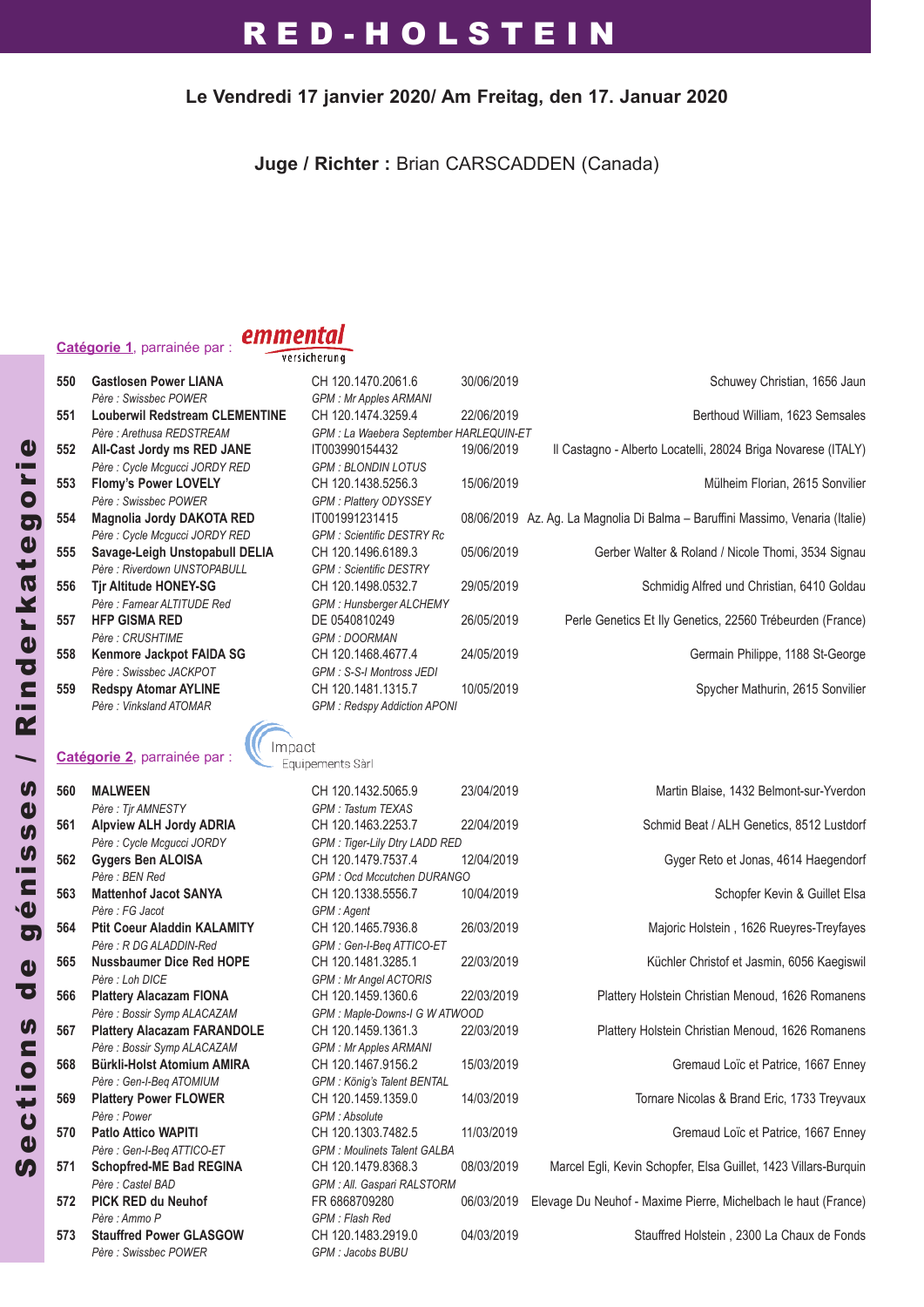### **Catégorie 3**, parrainée par :

| 574 | <b>FG MAXI</b>                                 |
|-----|------------------------------------------------|
|     | Père : Cycle Mcgucci JORDY                     |
| 575 | <b>HN POLLY RED</b>                            |
|     | Père: REDSTREAM                                |
| 576 | Bürkli-Holst Diamondback DOR                   |
|     | Père : Mr D Apple DIAMONDBACK                  |
| 577 | La Cerlière Ali PRISKA                         |
|     | Père: Thomi's Ladd ALI                         |
| 578 | <b>Gobeli's Atomium SOLEIL</b>                 |
|     | Père : Gen-I-Beg ATOMIUM                       |
| 579 | La Biolleyre Jacot REDFLOWER                   |
|     | Père : FG Jacot                                |
| 580 | <b>Schopfred Power ENJOYSKI</b>                |
|     | Père : Power                                   |
| 581 | Les Gérys Power MILLA<br>Père : Swissbec POWER |
| 582 | <b>Scierne-Yaux Power FUNKY</b>                |
|     | Père : Swissbec POWER                          |
| 583 | <b>ASIA</b>                                    |
|     | Père : Siemers Apples ARMY                     |
| 584 | <b>Vialperrey Armani SIBELLE</b>               |
|     | Père : Mr Apples ARMANI                        |
| 585 | <b>Despeupliers Jacot BELINDA</b>              |
|     | Père : FG JACOT Red                            |
| 586 | <b>Monny Bad SHELBY</b>                        |
|     | Père : Castel BAD                              |
| 587 | <b>Crottey Fusion P EMMI</b>                   |
|     | Père : Jolibois FUSION                         |
| 588 | <b>Drognens Ammo MELODY</b>                    |
|     | Père : Mr Leaninghouse AMMO                    |
| 589 | <b>Vialperrey Power SIRENE</b>                 |
|     | Père : Swissbec POWER                          |
| 590 | <b>Bürkli-Holst Atomar DOMINO</b>              |
|     | Père: Vinksland ATOMAR                         |
| 591 | <b>CALINE</b>                                  |
|     | Père : Scientific DOPPLER                      |
| 592 | <b>Monney Jordy SAPRISTI</b>                   |
|     | Père : Cycle Mcaucci JORDY                     |



| 593  | <b>Champ-laBise Dice Red DOLLAR</b> |
|------|-------------------------------------|
|      | Père : Loh DICE                     |
| 594  | <b>WTS Jordy AYLA-ET</b>            |
|      | Père : Cycle Mcqucci JORDY          |
| 595  | Nussbaumer's Jacot LADY CHRISMA     |
|      | Père : FG JACOT Red                 |
| 596  | <b>BHA AMORE</b>                    |
|      | Père : Cycle Mcqucci JORDY          |
| 597  | <b>Mapleyard Jordy MOONLIGHT</b>    |
|      | Père : Cycle Mcqucci JORDY          |
| 598  | <b>Despeupliers Bad APHRODITE</b>   |
|      | Père : Castel BAD                   |
| 599  | <b>PraderGrens Army RAE LYNN</b>    |
|      | Père : Siemers Apples ARMY          |
| 600  | <b>Nolh DEEKA</b>                   |
|      | Père : Cycle Mcgucci JORDY          |
| 601  | <b>HBL AB JULIE RED</b>             |
|      | Père · Matisse red                  |
| 602  | <b>Wilcor DAY DREAM</b>             |
|      | Père : Wilcor O'KALIBUR             |
| 603  | <b>Bürkli-Holst Atomar REDLEMON</b> |
|      | Père · Vinksland ATOMAR             |
| 60 A | All_Cact Tordy FCI ISSE DED         |

**Catégorie 4**, parrainée par :



*Père : Cycle Mcgucci JORDY GPM : Mr Lr Edg ARVIS*  $GPM$  *: OLYMPIAN Père : Mr D Apple DIAMONDBACK GPM : La Waebera PAJERO Père : Thomi's Ladd ALI GPM : Chaux-Red Additif RADIOACTIF*  $GPM$  *: Mr Apples ARMANI Père : FG Jacot GPM : Attico Père : Power GPM : Bankroll*  $GPM$  *: Scientific DESTRY Père : Swissbec POWER GPM : Gen-I-Beq ATTICO-ET Père : Siemers Apples ARMY GPM : Scientific DESTRY Père : Mr Apples ARMANI GPM : Everdes KANAK*  $GPM$  *: Despeupliers Applejack RASPOUTINE Père : Castel BAD GPM : Tastum TEXAS Père : Jolibois FUSION GPM : Majoric Butler ELIXIR-ET Père : Mr Leaninghouse AMMO GPM : Siemers AGENT Père : Swissbec POWER GPM : Kcck BIGSTAR Red Père : Vinksland ATOMAR GPM : Mr D Apple DIAMONDBACK Père : Scientific DOPPLER GPM : Perrin Acme QUASIMODO*  $GPM$  *: ASTERIX* 

*Père : Loh DICE GPM : A-L-H Inseme DAMWALD Red-ET Père : Cycle Mcgucci JORDY GPM : Mr Apples ARMANI Père : FG JACOT Red GPM : Scientific DESTRY Père : Cycle Mcgucci JORDY GPM : GODEWIND-ET Père : Cycle Mcgucci JORDY GPM : Alexas ATSHOTT Père : Castel BAD GPM : Apples ABSOLUTE RED-ET Père : Siemers Apples ARMY GPM : Hylite BARBWIRE-ET RED*  $GPM$  *: Maple-Downs-I G WATWOOD*  $GPM:$  *Lotus*  $GPM$  *: Gs Alliance O'KALIF Père : Vinksland ATOMAR GPM : Apples ABSOLUTE RED-ET* **6044 6044 Briga Red IT003990146833** 29/11/2018 **1204** Briga Novarese (Italy) *Père : Cycle Mcgucci JORDY RED GPM : AL.CE INSEME GRIFONDORO RED*

 **FG MAXI** DE 03 615 88243 26/02/2019 Jana Weinberg, 48465 Isterberg Neerlager - Germany **HN POLLY REd** FR 1442852535 25/02/2019 Earl Des Ptites Normandes, 14124 La Cambe (France) **Bürkli-John CH 120.1467.9152.4 20/02/2019** Bürkli-John Bürkli-Ueli, 5630 Muri **La Cerlière Ali PRISKA** CH 120.1449.0733.0 13/02/2019 Gasser Cédric, 2610 Les Pontins **Gobeli's Atomium SOLEIL** CH 120.1467.1360.1 11/02/2019 Gobeli Holstein, 3792 Saanen **La Biolleyre Jacot REdFLOWER** CH 120.1456.0852.6 08/02/2019 Pilloud Didier et Savary Lionel **Schopfred Power ENJOYSKI** CH 120.1479.8361.4 03/02/2019 Monney Christian et Hervé, 1080 Les cullayes **Les Gérys Power MILLA** CH 120.1471.0066.0 03/02/2019 Berthoud William, 1623 Semsales **Scierne-Yaux Power FUNKY** CH 120.1491.6820.0 03/02/2019 Plattery Holstein Christian Menoud, 1626 Romanens **ASIA** CH 120.1458.9417.2 02/02/2019 Reber Christian, 6197 Schangnau **Vialperrey Armani SIBELLE** CH 120.1462.5414.2 01/02/2019 Vial Jean-Daniel et David, 1624 Grattavache **despeupliers Jacot BELINdA** CH 120.1464.4351.5 24/01/2019 Borioli Laurent & Benjamin, 2022 Bevaix **Monny Bad SHELBY** CH 120.1431.6954.8 19/01/2019 Monney Christian et Hervé, 1080 Les cullayes **Crottey Fusion P EMMI** CH 120.1457.9909.5 04/01/2019 Mottiez Arnaud / Hochuli Yves, 1903 Collonges **drognens Ammo MELOdY** CH 120.1437.4435.6 04/01/2019 Suard Frédéric, 1678 Siviriez **Vialperrey Power SIRENE** CH 120.1462.5403.6 03/01/2019 Vial Jean-Daniel et David, 1624 Grattavache **Bürkli-Holst Atomar dOMINO** CH 120.1467.9141.8 02/01/2019 Chassot Christian, Elodie et Louis, 1694 Villargiroud **CALINE** CH 120.1462.8306.7 02/01/2019 Perrin Etienne, Frédéric et Gabriel, 1410 Thierrens **Monney Jordy SAPRISTI** CH 120.1431.6949.4 01/01/2019 Monney Christian et Hervé, 1080 Les cullayes

 **Champ-laBise dice Red dOLLAR** CH 120.1447.9546.3 01/01/2019 Chollet Gaétan et Jean-Paul, 1627 Vaulruz **WTS Jordy AYLA-ET** CH 120.1332.4750.8 31/12/2018 WTS-Genetics , 6122 Menznau **Nussbaumer's Jacot LAdY CHRISMA** CH 120.1479.1595.0 29/12/2018 Nussbaumer Markus, 6315 Morgarten **BHA AMORE** DE 008.1716.7233.1 25/12/2018 Grasser Sandra, 8732 Neuhaus **Mapleyard Jordy MOONLIGHT** CH 120.1401.0570.9 25/12/2018 Mapleyard Holstein, 3045 Meikirch **despeupliers Bad APHROdITE** CH 120.1464.4345.4 24/12/2018 Borioli Laurent & Benjamin, 2022 Bevaix **PraderGrens Army RAE LYNN** CH 120.1410.1433.8 20/12/2018 Pradervand Cédric & Monique, 1274 Grens **Nolh dEEKA** FR 3526107954 19/12/2018 Enkerli Patrik, 3038 Kirchlindach **HBL AB JULIE REd** CH120146254245 18/12/2018 Holstein Bosseler / Antony's Belle-Vue, Limpach (Luxembourg) **Wilcor dAY dREAM** DE 03.613.44.523 15/12/2018 Schaffer Sebastian Und Armin , 8734 Lobmingtal - Austria **Bürkli-Holst Atomar REdLEMON** CH 120.1467.9136.4 08/12/2018 Bürkli Ueli, 5630 Muri

 $\mathbf d$ 

 $\boldsymbol{\eta}$  $\boldsymbol{\Phi}$  $\boldsymbol{\mathsf{U}}$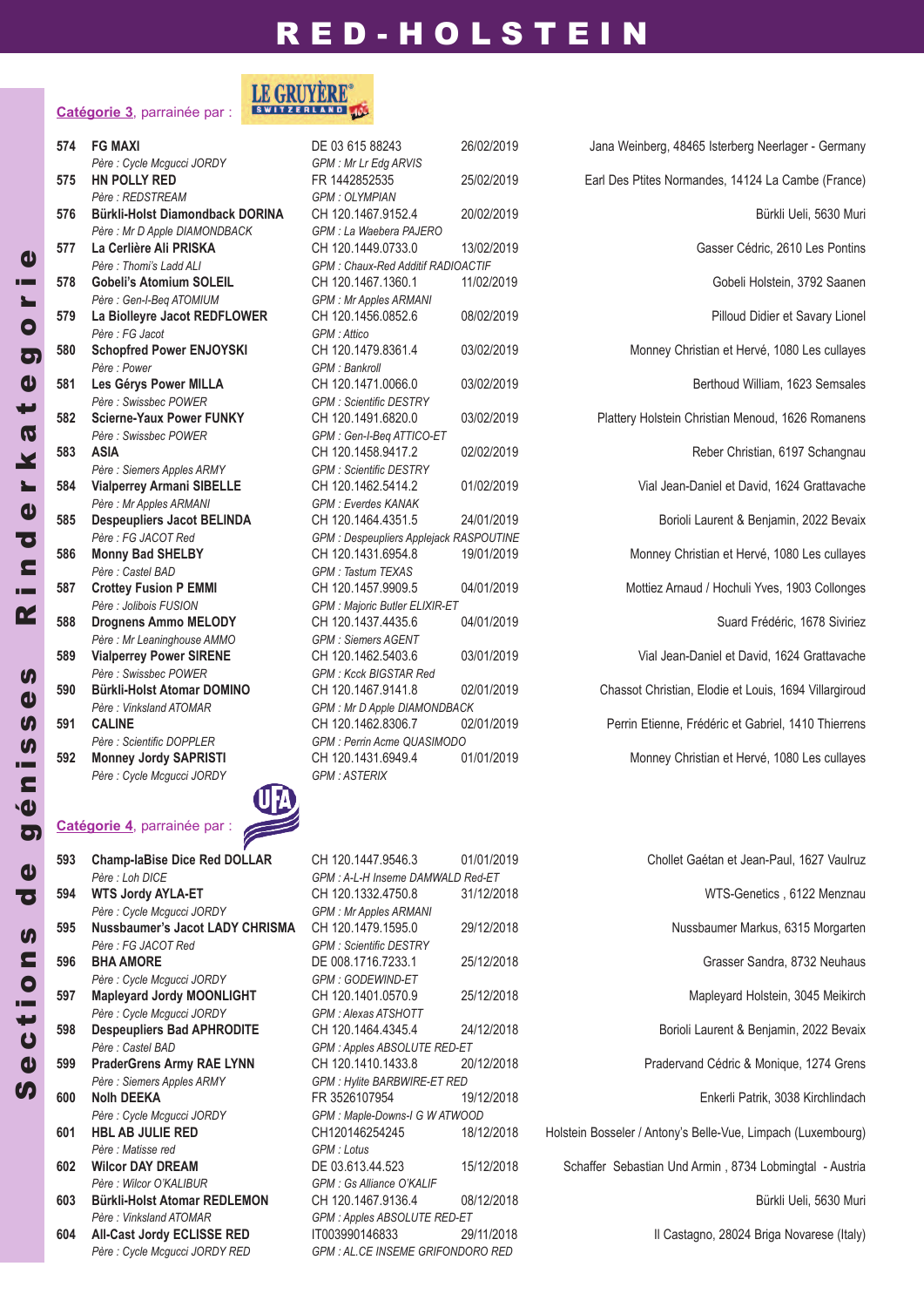- 
- *Père : POWER RED GPM : HETOX RED*
- 
- *Père : Cycle Mcgucci JORDY GPM : Tower Acme FRIDS*
- *Père : Luck-E Absolute AWESOME GPM : Schrago RED IMPULSE*
- - *Père : Riverdown UNSTOPABULL GPM : OH-River-Syc BYWAY*

 **Champ-laBise Ben dAMERIQUE** CH 120.1447.9541.8 28/11/2018 Chollet Gaétan et Jean-Paul, 1627 Vaulruz *Père : BEN Red GPM : KHW JOTAN RED-ET* **HMP ONE REd** FR 6868686828 21/11/2018 Earl Rué, 68570 Osenbach (France) *Père : Castel BAD GPM : Mr D Apple DIAMONDBACK* **FANTA** CH 120.1443.4872.0 11/11/2018 Jelmini Eric, 6777 Quinto **Pregiro Awesome LOVESTAR** CH 120.1450.0691.9 04/11/2018 Girard Daniel, 1677 Prez vers Siviriez **Krebu's Amnesty JOYJOY** CH 120.1174.0370.8 01/11/2018 Krebs Niklaus, 3664 Burgistein *Père : Tjr AMNESTY GPM : Luck-E Absolute AWESOME*

**607 Scentic'Way Bad SLOANE** CH 120.1479.8354.6 12/11/2018 Hugi Andy / Dany Raymondaz, 2314 La Sagne

**611 Rueben ARIELLA** DE 07 137 5010034 01/11/2018 Philipp Rueben, 52249 Eschweiler - Germany

# Catégorie 5, parrainée par : **melion**

*Père : Ammo p GPM : crown p red Père : ARMY GPM : LOTUS Père : Cycle Mcgucci JORDY GPM : Les Gérys Mr Top EVENT Père : Scientific DOPPLER GPM : DARLING Père : Siemers Apples ARMY GPM : Mr Ansly ADDICTION Père : Cycle Mcgucci JORDY GPM : BIG APPLE Red-ET Père : Cycle Mcgucci JORDY GPM : Mr Ansly ADDICTION Père : FG JACOT Red GPM : Sunnylodge GLACIER-Red-ET Père : Cycle Mcgucci JORDY GPM : Khw Elm-Park ACME Père : Gen-I-Beq ATTICO-ET GPM : Mr Ansly ADDICTION Père : Gen-I-Beq ATOMIUM GPM : Schrago Mr Burns JUSTIN-ET Père : Gen-I-Beq ATOMIUM GPM : Schrago Acme ISOR Père : Cycle Mcgucci JORDY GPM : Riverdane ADVENTURE-ET Père : Power GPM : Armani*

### **Catégorie 6**, parrainée par :

- *Père : JACOT RED GPM : PRINCE RED*
- *Père : Cycle Mcgucci JORDY GPM : West Port SS MARINE*
- 
- *Père : Arkansas ATOME GPM : Tastum TEXAS*
- *Père : Bretagne GPM : Barbwire*
- *Père : Castel BAD GPM : Tiger-Lily Dtry LADD RED*
- *Père : Cycle Mcgucci JORDY GPM : Curr-Vale DESTINED*

*Père : Cycle Mcgucci JORDY RED GPM : SCIENTIFIC DESTRY ET TL TV Père : Thomi's Ladd ALI GPM : Chaux-Red Additif RADIOACTIF*

 **Riedill OSMOSE REd** FR 6771337227 31/10/2018 Earl Wollenburger, 67600 Bindernheim (France) **Petton OZZIE REd** FR 2939812958 24/10/2018 Earl Petton, 29810 Ploumoguer (France) **Gloria Jordy dESIRE ROJA ET** ES020604928738 19/10/2018 Gloria Holstein, 39593 Valdaliga (Espagne) **Les Gérys Jordy KEILA** CH 120.1471.0086.8 18/10/2018 Gex-Fabry Julien, 1893 Muraz **La Cerlière Ali FANTAISIE** CH 120.1449.0721.7 15/10/2018 Gasser Cédric, 2610 Les Pontins **BAVIERE** CH 120.1462.8286.2 10/10/2018 Perrin Etienne, Frédéric et Gabriel, 1410 Thierrens **En Soussat Army FRIVOLE** CH 120.1389.3681.0 02/10/2018 Suchet Pierre-Alain, 1726 Farvagny **Marcy dream Jordy AMINA** CH 120.1410.3950.8 26/09/2018 Salzgeber Tom et Noe, 7243 Pany **Mox ALBA** DE 008.1711.2653.7 22/09/2018 Gyger Reto et Jonas, 4614 Haegendorf **Frico-Jack Jacot MYLOVE-ET** CH 120.1442.0868.0 20/09/2018 Progin Perrin Seewer Comex, 1624 La Verrerie **Bürkli-Holst Jordy JOdY** CH 120.1427.6317.4 15/09/2018 Bürkli Ueli, 5630 Muri **623 Le Pontet Attico INCA** CH 120.1397.6002.5 13/09/2018 Henrioud Cédric, 1416 Pailly **Les Gérys Atomium KARENE** CH 120.1471.0077.6 12/09/2018 Gex-Fabry Julien, 1893 Muraz **despeupliers Atomium ALASKA** CH 120.1464.4336.2 10/09/2018 Borioli Laurent & Benjamin, 2022 Bevaix **626 Künzi's Jordy MAYJOLIE** CH 120.1348.8539.6 04/09/2018 CH 2011 Rolf, 3618 Süderen **Bopi Power LARME** CH 120.1444.6574.8 02/09/2018 Sudan Loïc + Nicolas + Nicolierat Bastien

# *《***》granovit**

*Père : FG JACOT Red GPM : Sure-View AUDACITY-ET* **634 Thomi's Jordy SUNRISE** CH 120.1425.2071.5 14/07/2018 Thomi Res et Pascal, 3537 Eggiwil

 **HMP Jacot URSELA REd** FR 6868684427 13/08/2018 Gaec Hoffstetter, 68580 Largitzen (France) **Reussmüllers Jordy VIONA** CH 120.1405.7029.3 11/08/2018 Schmutz Adrian und Jonas / Müller Marcel, 3043 Möriswil **Louberwil Jacot CALINE** CH 120.1408.9907.3 08/08/2018 Berthoud William, 1623 Semsales **Bossred'v Atome PINK** CH 120.1432.7236.1 08/08/2018 Boss Vincent et Jean-Daniel, 2058 Le Paquier **Sibéria Bretagne INES-ET** CH 120.1427.6165.1 05/08/2018 Schäli Florian, 6074 Giswil **PraderGrens Bad ROSARIA** CH 120.1410.1390.4 02/08/2018 Pradervand Cédric, 1274 Grens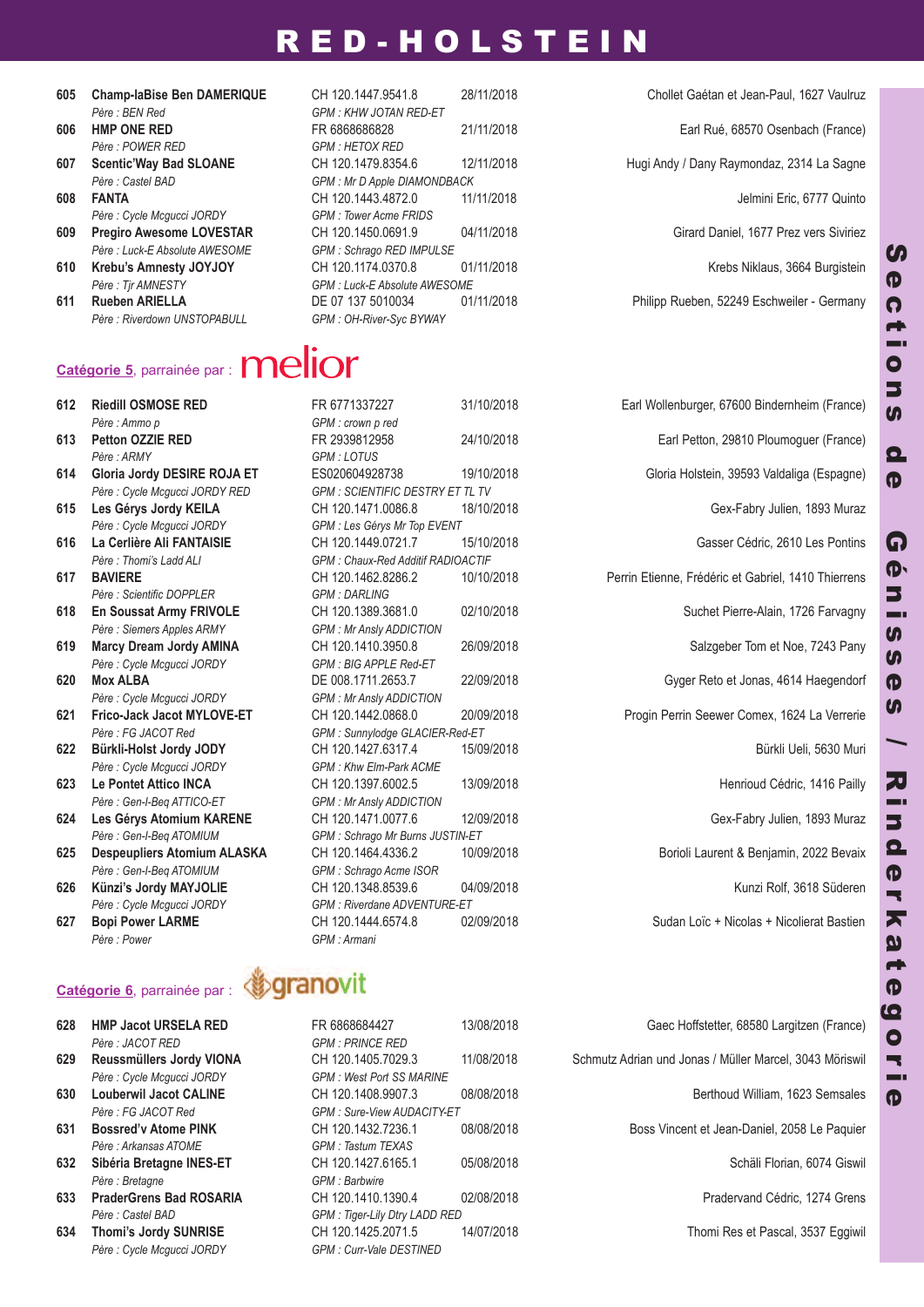| 635 | <b>Despeupliers Merlo ALTESSE</b>   | CH 120.1285.6272.2             | 01/07/2018 | Borioli Laurent & Benjamin, 2022 Bevaix                                   |
|-----|-------------------------------------|--------------------------------|------------|---------------------------------------------------------------------------|
|     | Père : Morningview Malone MERLO-ET  | <b>GPM: Crackholm FEVER</b>    |            |                                                                           |
| 636 | <b>Mollanges Power STARLETTE-RE</b> | CH 120.1423.1090.3             | 08/06/2018 | Henchoz Pascal et Lauriane, 1417 Essertines                               |
|     | Père : Swissbec POWER               | <b>GPM: Mr Apples ARMANI</b>   |            |                                                                           |
| 637 | <b>Petit'Bil Lucky MIGNONNE-ET</b>  | CH 120.1415.7658.4             | 27/05/2018 | Biland Marion, 1726 Farvagny                                              |
|     | Père : Zimmerview LUCKY Red         | GPM : Air-Osa-Mle MALONE       |            |                                                                           |
| 638 | Züttel's PBL Adonis AISHA           | CH 120.1436.5496.9             | 27/05/2018 | Züttel Lars, 3453 Heimisbach                                              |
|     | Père : Luck-E ADONIS-ET             | GPM: Sandy-Valley SEVEN-Red    |            |                                                                           |
| 639 | <b>NOUGAT</b>                       | CH 120.1436.2214.2             | 23/05/2018 | Maurer Pascale, 2518 Nods                                                 |
|     | Père : RR REDALERT                  | <b>GPM: Plattery ODYSSEY</b>   |            |                                                                           |
| 640 | <b>MAGNOLIA</b>                     | CH 120.1431.6919.7             | 23/05/2018 | Monney Christian et Hervé, 1080 Les cullayes                              |
|     | Père: Schopfred Citation JOY        | GPM : Tastum TEXAS             |            |                                                                           |
| 641 | <b>Mox ALEJANDRA</b>                | DE 08 168 69974                | 10/05/2018 | Mox Holsteins, 88677 Markdorf- Germany                                    |
|     | Père : Luck-E Absolute AWESOME      | <b>GPM: Mr Ansly ADDICTION</b> |            |                                                                           |
| 642 | Scentic'Way Jordy O'LALA            | CH 120.1359.6901.9             |            | 02/05/2018 Gremaud Loïc et Patrice / Olivier Dumas, Anthony Genoud, Enney |
|     | Père : Cycle Mcqucci JORDY          | <b>GPM: Khw Elm-Park ACME</b>  |            |                                                                           |

### **Catégorie 7**, parrainée par :

| 643 | Bühler's Diamondback DIABLA         |
|-----|-------------------------------------|
|     | Père : Mr D Apple DIAMONDBACK       |
| 644 | <b>AvalancheMill Artiste PAINT</b>  |
|     | Père: Farnear Doorman ARTISTE       |
| 645 | <b>Bopi Devour LORENA</b>           |
|     | Père : Mr Danielle DEVOUR           |
| 646 | Le Caillotaz Bretagne ELSA          |
|     | Père : BRETAGNE                     |
| 647 | Les Adoux Absolute CHALOU           |
|     | Père : Apples ABSOLUTE RED-ET       |
| 648 | Argomoya Am Jacot ROXY ROJ          |
|     | Père : Fq Jacot Red                 |
| 649 | <b>Vialperrey Axel RIHANNA</b>      |
|     | Père : Kulp-Dale Ag Dr AXEL         |
| 650 | <b>Les Verdaux Preston PAPILLON</b> |
|     |                                     |

### **Catégorie 8**, parrainée par :



| 651 | <b>Mapleyard Armani DANIELLE RAE</b>    | CH 120.1401.0550.1                    | 22/12/2017 | Mapleyard Holstein / Z Holsteins, 3045 Meikirch                                    |
|-----|-----------------------------------------|---------------------------------------|------------|------------------------------------------------------------------------------------|
|     | Père : Mr Apples ARMANI                 | <b>GPM: Stantons HIGH OCTANE</b>      |            |                                                                                    |
| 652 | <b>Tower Jacot MEDEA</b>                | CH 120.1329.8397.1                    | 21/12/2017 | Zürcher Jonas, 3714 Frutigen                                                       |
|     | Père : FG JACOT Red                     | <b>GPM: FG MAD MAX-ET RED</b>         |            |                                                                                    |
| 653 | <b>Gratgerber's Devour MACY IN LOVE</b> | CH 120.0667.0779.7                    | 10/12/2017 | Gerber Walter, 3534 Signau                                                         |
|     | Père : Mr Danielle DEVOUR               | GPM: Apples ABSOLUTE RED-ET           |            |                                                                                    |
| 654 | <b>G-Wal Devour GALINA-ET</b>           | CH 120.1391.3802.2                    | 29/11/2017 | WTS-Genetics, 6122 Menznau                                                         |
|     | Père : Mr Danielle DEVOUR               | <b>GPM: Plattery Sam INCAS</b>        |            |                                                                                    |
| 655 | <b>Gastlosen Axel LOLA</b>              | CH 120.1355.2008.1                    | 25/11/2017 | Schuwey Christian, 1656 Jaun                                                       |
|     | Père : Kulp-Dale Aq Dr AXEL             | <b>GPM: Blondin INTEGRAL</b>          |            |                                                                                    |
| 656 | Garay Lb BIM RED                        | FR 056.1008.1973.1                    |            | 22/11/2017 Chassot Christian / Suchet Pierre-Alain & Nicolas Tirilly, Villargiroud |
|     | Père : Luck-E Absolute AWESOME          | GPM : Braedale GOLDWYN                |            |                                                                                    |
| 657 | De la poste Power FLOWERSTAR            | CH 120.1281.0040.5                    | 21/11/2017 | Besson Jean-Luc et Daniel, 1353 Bofflens                                           |
|     | Père : Swissbec POWER                   | <b>GPM: Fradon REDLINER-ET</b>        |            |                                                                                    |
| 658 | <b>Redspy Airship AVENIR</b>            | CH 120.1349.7098.6                    | 18/11/2017 | Spycher Mathurin, 2615 Sonvilier                                                   |
|     | Père : lhg AIRSHIP                      | <b>GPM: Moulinets Talent GALBA</b>    |            |                                                                                    |
| 659 | Krebu's Awesome JAMAICA                 | CH 120.1174.0351.7                    | 14/11/2017 | Krebs Niklaus, 3664 Burgistein                                                     |
|     | Père : Luck-E Absolute AWESOME          | <b>GPM: Riverdane ADVENTURE-ET</b>    |            |                                                                                    |
| 660 | <b>Mox MEGAN</b>                        | DE 08 168 43101                       | 09/11/2017 | Mox Holsteins, 88677 Markdorf- Germany                                             |
|     | Père : Mr D Apple DIAMONDBACK           | GPM: Mr Apples ARMANI                 |            |                                                                                    |
| 661 | La Waebera Devour TURBINE               | CH 120.1386.5329.8                    | 04/11/2017 | Majoric Holstein / Maxime Gapany, 1626 Rueyres-Treyfayes                           |
|     | Père : Mr Danielle DEVOUR               | GPM: Gen-I-Beg ATTICO-ET              |            |                                                                                    |
| 662 | <b>PraderGrens Incredibull PAROLA</b>   | CH 120.1252.0033.7                    | 03/11/2017 | Pradervand Cédric, 1274 Grens                                                      |
|     | Père : Riverdown INCREDIBULL            | <b>GPM: PraderGrens Vincent LOTUS</b> |            |                                                                                    |
| 663 | <b>Ptit Coeur Power BARBAJOLIE</b>      | CH 120.1397.9194.4                    | 01/11/2017 | Frossard Roger, 2353 Les Pommerats                                                 |
|     | Père : Swissbec POWER                   | GPM: Ernest-Anthony JONAH Red-ET      |            |                                                                                    |
| 664 | Sibéria Jacot DIVINE                    | CH 120.1374.2365.6                    | 01/11/2017 | Huguenin Denis et Jérémy, 2406 la Brévine                                          |

*Père : FG JACOT Red GPM : Sibéria Big Apple LANCELOT*

| Zürcher Jonas, 3714 Frutigen                                            |
|-------------------------------------------------------------------------|
| Gerber Walter, 3534 Signau                                              |
| WTS-Genetics, 6122 Menznau                                              |
| Schuwey Christian, 1656 Jaun                                            |
| Chassot Christian / Suchet Pierre-Alain & Nicolas Tirilly, Villargiroud |
| Besson Jean-Luc et Daniel, 1353 Bofflens                                |
| Spycher Mathurin, 2615 Sonvilier                                        |
| Krebs Niklaus, 3664 Burgistein                                          |
| Mox Holsteins, 88677 Markdorf- Germany                                  |
| Majoric Holstein / Maxime Gapany, 1626 Rueyres-Treyfayes                |
| Pradervand Cédric, 1274 Grens                                           |
| Frossard Roger, 2353 Les Pommerats                                      |
| Huguenin Denis et Jérémy, 2406 la Brévine                               |

# ss Red-Holstein

**643 Bühler's diamondback dIABLA** CH 120.1254.7226.0 01/04/2018 Schali Josef, 6074 Giswil *Père : Mr D Apple DIAMONDBACK GPM : MR SAVAGE-ET Père : Farnear Doorman ARTISTE GPM : Scientific DESTRY Père : Mr Danielle DEVOUR GPM : Bossir Symp ALACAZAM Père : BRETAGNE GPM : Crackholm FEVER Père : Apples ABSOLUTE RED-ET GPM : Londaly Joyboy KENWOOD-ET Père : Fg Jacot Red GPM : Cruce Am Armani Srose Losta Et*  $GPM$  *: Charpentier Lfg SPECTRUM* **650 Les Verdaux Preston PAPILLON** CH 120.1379.4085.6 02/11/2017 Ueli Bürkli et Marco Portmann, 5630 Muri *Père : Les Verdaux Addiction PRESTON-ET GPM : Maple-Downs-I G W ATWOOD*

 **AvalancheMill Artiste PAINT** CH 120.1314.4837.2 25/03/2018 Felder Anton, 6196 Marbach **Bopi devour LORENA** CH 120.1333.8443.2 01/01/2018 Oberson-Pasquier Association, 1625 Maules **Le Caillotaz Bretagne ELSA** CH 120.1411.2171.5 16/12/2017 Pereira Patrik, 1059 Peney le Jorat **647112/2017 Charrière Claude, 1663 Epagny Argomoya Am Jacot ROXY ROJA ET** ES060307795428 06/12/2017 Alberto Medina, 33394 Gijon (Spain) **Vialperrey Axel RIHANNA** CH 120.1387.8911.9 16/11/2017 Vial Jean-Daniel et David, 1624 Grattavache

R i n d

 $\boldsymbol{\Phi}$ r k a t  $\boldsymbol{\Phi}$ g o

r i e

 $\boldsymbol{\eta}$  $\boldsymbol{\Phi}$  $\boldsymbol{\mathsf{Q}}$ t i o n  $\boldsymbol{\eta}$ d  $\boldsymbol{\Phi}$ v a  $\boldsymbol{\mathsf{U}}$ h  $\boldsymbol{\Phi}$ **S**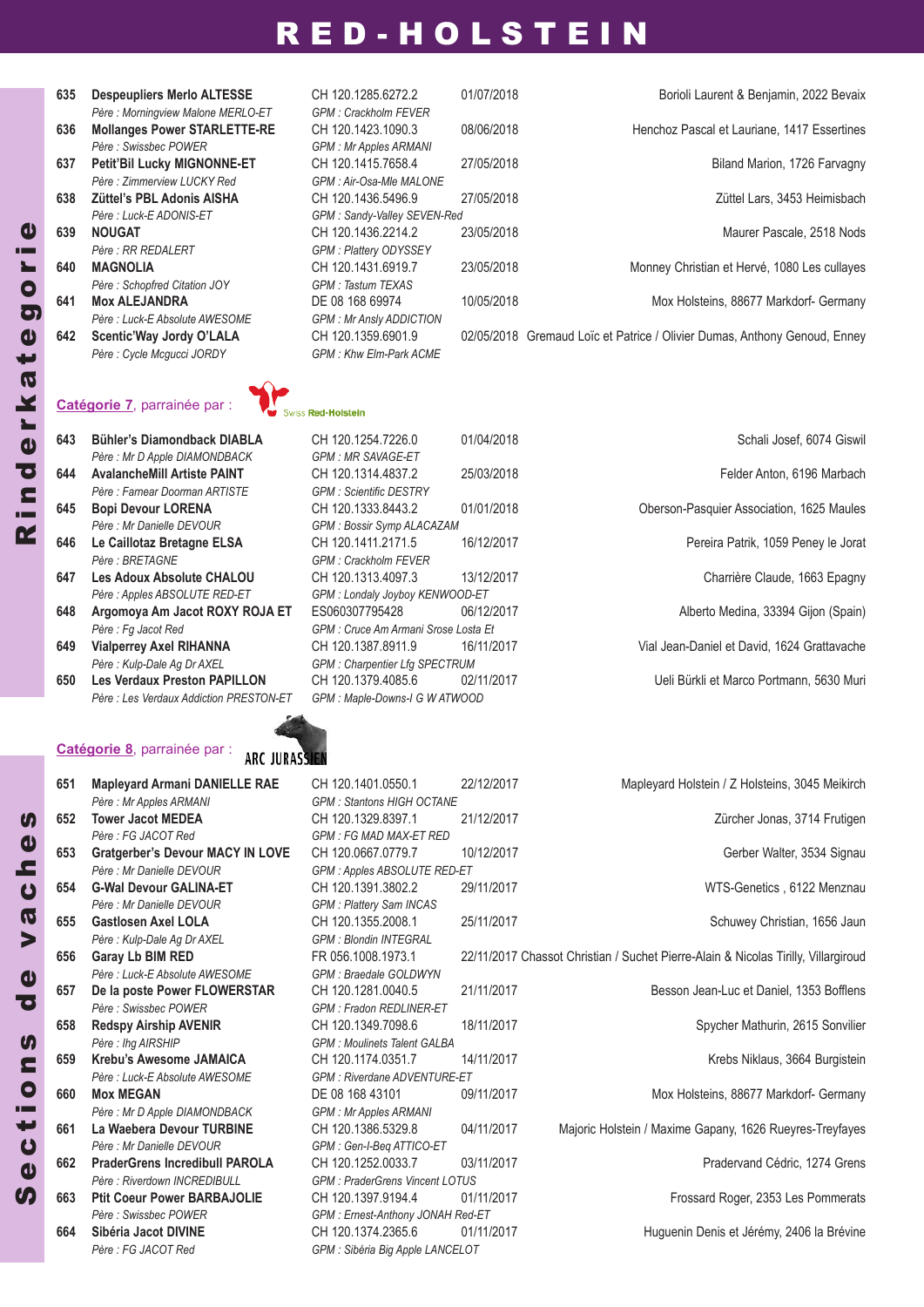- **665 Flu Farm Incredibull MOONLIGHT** CH 120.1372.8868.2 19/10/2017 Henneberger Brigitte & Laurent, 1416 Pailly *Père : Riverdown INCREDIBULL GPM : Alexas ATSHOTT*
- 
- **667 Champ-laBise Jacot COCO CALINE** CH 120.1233.7512.9 08/10/2017 Chollet Gaétan et Jean-Paul, 1627 Vaulruz
- 
- 



### **Catégorie 9**, parrainée par :

*Père : Swissbec POWER GPM : Chollet-Star Sam LORD-RED Père : Riverdown INCREDIBULL GPM : Sir Ridgedal RUSTLER-Red-ET Père : Swissbec POWER GPM : Tastum TEXAS Père : Swissbec POWER GPM : Tiger-Lily Dtry LADD RED Père : Swissbec POWER GPM : Go-Farm PITBULL Père : MAD MAX RED GPM : ACCOLADE RED Père : Mr Apples ARMANI GPM : Atweel Père : She-Ken Uno DANIEL GPM : Val-Bisson DOORMAN Père : Swissbec ALO-YORK GPM : La Brevena Acme ALEKSEI Père : Mr D Apple DIAMONDBACK GPM : Alexas ATSHOTT Père : Swissbec POWER GPM : BIG APPLE Red-ET Père : Mr Danielle DEVOUR GPM : Val-Bisson DOORMAN Père : Gen-I-Beq ATTICO-ET GPM : Our-Favorite DEW-ET Père : TITANIUM GPM : SUPERBO Père : Mr D Apple DIAMONDBACK GPM : Morsan FRONTRUNNER Père : Swissbec POWER GPM : Sunnylodge GLACIER-Red-ET Père : Arethusa REDSTREAM GPM : Fahim Destry COLOMBO Père : Apples ABSOLUTE RED-ET GPM : LAPTOP Red-ET Père : Bossir Symp ALACAZAM GPM : Mr Apples ARMANI Père : BRETAGNE GPM : Mr Ansly ADDICTION Père : Swissbec ALO-YORK GPM : Gold-N-Oaks ITALIA RED Père : Swissbec POWER GPM : Scientific Advent DIPLOMA Red Père : Wilstar-Rs Redburst LIMIT-ET GPM : Flury's ANDRIN*

### **Catégorie 10**, parrainée par :

**693 Yerly Bretagne AMORINE** CH 120.1355.5976.0 30/06/2017 Yerly Jean-Philippe, 1646 Echarlens *Père : BRETAGNE GPM : April-day WISCONSIN*

*Père : Swissbec POWER GPM : Gen-I-Beq ATTICO-ET Père : FG JACOT Red GPM : De-Su 521 BOOKEM Père : Swissbec POWER GPM : Tiger-Lily Dtry LADD RED* **669 Bopi Power LOWER** CH 120.1333.8430.2 05/10/2017 Oberson-Pasquier Association, 1625 Maules *Père : Swissbec POWER GPM : Ocd Destry BAMA RED-ET*

**666 Yerly Power BOBINE** CH 120.1355.5997.5 10/10/2017 Yerly Jean-Philippe, 1646 Echarlens **668 Hellender Power BAILEYS** CH 120.1316.5050.8 06/10/2017 Ender Andreas et Thomas, 5625 Kallern

 **Monny Power SHANONE** CH 120.1363.5435.7 29/09/2017 Monney Christian et Hervé, 1080 Les cullayes **Fankis Incredibull TABEA** CH 120.1360.0624.9 28/09/2017 Fankhauser Martin, 3664 Burgistein **Monny Power SHYME** CH 120.1363.5434.0 28/09/2017 Monney Christian et Hervé, 1080 Les cullayes **PraderGrens Power PRALINE** CH 120.1252.0018.4 24/09/2017 Pradervand Cédric, 1274 Grens **Germain Power MAddY** CH 120.1346.6121.1 22/09/2017 Germain Philippe, 1188 St-George **Xaintrie FANNY** FR1538139528 13/09/2017 Gaec Ferme Xaintrie, 15700 Pleaux (France) **Chanterelles NEW YORK FM** FR7402739308 11/09/2017 Gaec Les Chanterelles, 74270 Chene en Semine (France) **Rebin daniel LIANN** CH 120.1318.2661.3 11/09/2017 Koni Pfulg, Pacal Felder und Roman Felder , 6196 Marbach **La Brevena Alo-York JELYSSA** CH 120.1346.5831.0 10/09/2017 Huguenin Adamir, 2406 La Brévine **R&C Bürgi Cows diamondback MACY** CH 120.1389.2374.2 06/09/2017 Schau Team Bürgi, 6088 Lungern **Guillet Power MANGUE** CH 120.1324.5048.0 05/09/2017 Guillet Elsa, 1423 Villars-Burquin **Rebin devour LYNN** CH 120.1318.2660.6 04/09/2017 Reber Christian, 6197 Schangnau **Germain Attico MAYA** CH 120.1346.6118.1 27/08/2017 Germain Philippe, 1188 St-George **Prinz INELIUM** FR 6868685037 18/08/2017 Earl Prinz, 68130 Hausgauen (France) **La Coutaz diamondback SANGRIA** CH 120.1367.1419.9 18/08/2017 Conus Raphaél et Fabien, 1670 Bionnens **Frico-Jack Power LOdIE-ET** CH 120.1364.6098.0 12/08/2017 Progin Perrin Seewer Comex, 1624 La Verrerie **HeKaLu Redstream REd-ROSE** CH 120.1352.1659.5 09/08/2017 Herren Kramer BG, 3215 Lurtigen **Plattery Absolute ELSA** CH 120.1355.1648.0 06/08/2017 Plattery Holstein Christian Menoud, 1626 Romanens **Bopi Alacazam LACAZAM** CH 120.1333.8423.4 29/07/2017 Oberson-Pasquier Association, 1625 Maules **689 Yerly Bretagne ADINE** CH 120.1355.5980.7 14/07/2017 Yerly Jean-Philippe, 1646 Echarlens **Les Asses Alo-York ANANAS** CH 120.1316.5517.6 14/07/2017 Moret-Donzallaz , 1628 Vuadens **Woodhouse Power MOVIE** CH 120.1360.7848.2 10/07/2017 Schopfer Eric / Famille Egli, 2112 Mötiers **Ptit Coeur Limit IRAKIA** CH 120.1345.0992.6 01/07/2017 Frossard Roger, 2353 Les Pommerats



Arnold Bertschy AG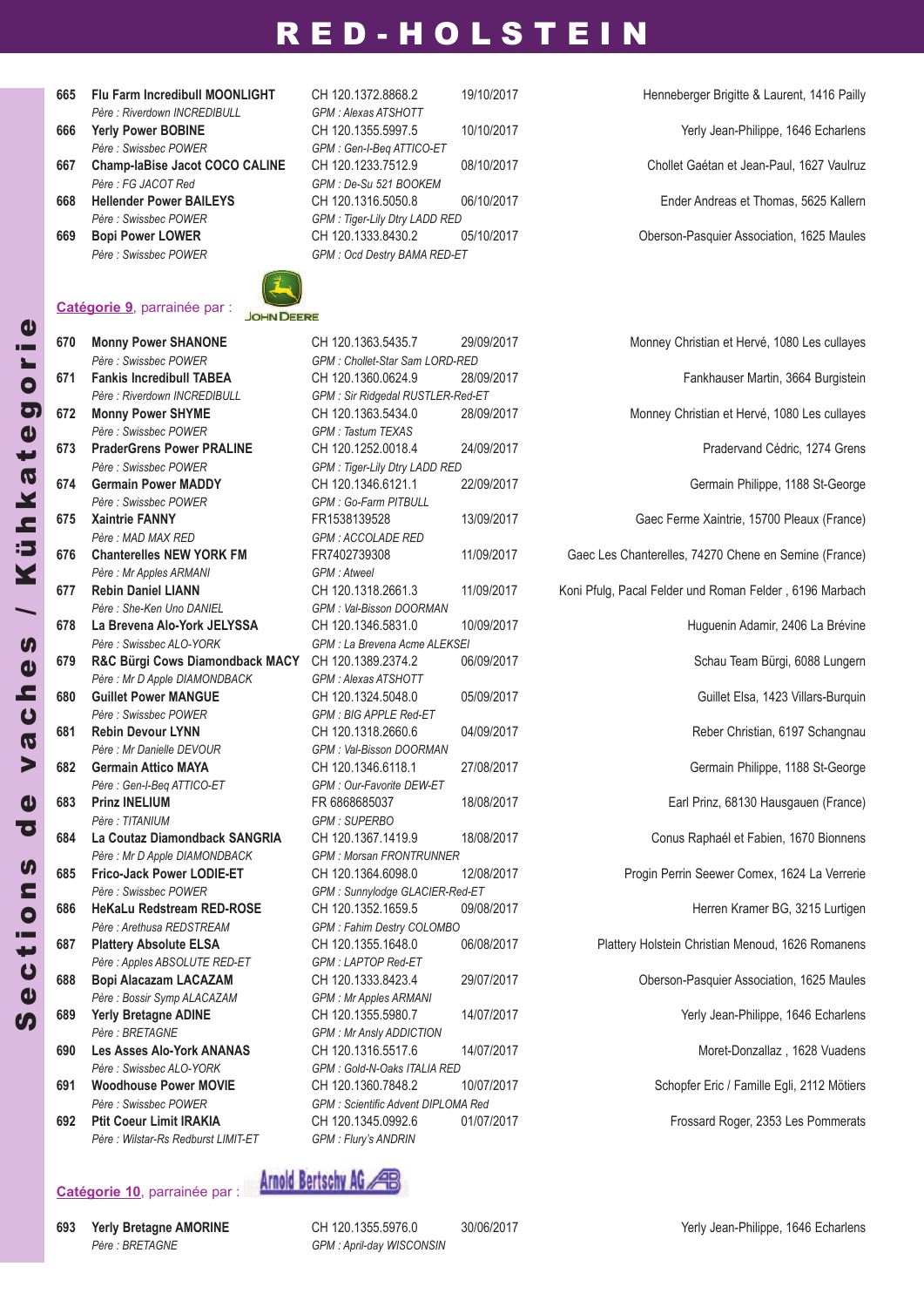| 694 | <b>Claynook Sagard ILARIA SG</b>                            | CH 120.1352.9046.5                             | 18/06/2017 | Yerly Jean-Philippe, 1646 Echarlens                            |
|-----|-------------------------------------------------------------|------------------------------------------------|------------|----------------------------------------------------------------|
| 695 | Père : Parkhurst SAGARD<br>Bürkli-Holst Appel Pie REDANGEL  | GPM : Seagull-Bay SILVER<br>CH 120.1320.5830.3 | 14/06/2017 | Bürkli Ueli, 5630 Muri                                         |
|     | Père : Caps Dg APPLE PIE Red                                | <b>GPM: Scientific DESTRY</b>                  |            |                                                                |
| 696 | Scierne-Yaux Absolute PINGOO                                | CH 120.1231.4173.1                             | 06/06/2017 | Deillon Jérôme, 1687 Vuisternens dvt Romont                    |
|     | Père : Apples ABSOLUTE RED-ET                               | GPM : Glacier                                  |            |                                                                |
| 697 | <b>Farnear Agent ALIZEE SG</b>                              | CH 120.1352.9031.1                             | 06/06/2017 | Germain Philippe, 1188 St-George                               |
|     | Père : Siemers AGENT                                        | GPM : De-Su Bkm MCCUTCHEN 1174                 |            |                                                                |
| 698 | <b>Majoric Absolute ENYA</b>                                | CH 120.1332.1795.2                             | 04/06/2017 | Majoric Holstein, 1626 Rueyres-Treyfayes                       |
|     | Père : Apples ABSOLUTE RED-ET                               | GPM : All. Gaspari RALSTORM                    |            |                                                                |
| 699 | Savage-Leigh Nohl Apple's DANY                              | FR 3526107740                                  | 01/06/2017 | Guezel Guillaume / Jonathan Jegouzo / Earl de Bretier (France) |
|     | Père : LUCK-E Awesome red                                   | <b>GPM</b> : Scientific Destry                 |            |                                                                |
| 700 | La Portea Absolute MAMMAMIA                                 | IT 3990023953                                  | 19/05/2017 | Huguenin Adamir, 2406 La Brévine                               |
|     | Père : Apples ABSOLUTE RED-ET                               | <b>GPM: Plattery Talent LEONARD</b>            |            |                                                                |
| 701 | <b>Despeupliers Alo-York VAIANA</b>                         | CH 120.1285.6244.9                             | 09/05/2017 | Borioli Laurent, 2022 Bevaix                                   |
|     | Père : Swissbec ALO-YORK                                    | <b>GPM: Crackholm FEVER</b>                    |            |                                                                |
| 702 | <b>ELIANE</b>                                               | CH 120.1229.1105.2                             | 06/05/2017 | Wiedmer Hans et Michael, 3615 Heimenschwand                    |
|     | Père : Arethusa REDSTREAM                                   | GPM : König's Talent BENTAL                    |            |                                                                |
| 703 | <b>Morandale Absolute QUASPARINE</b>                        | CH 120.1317.7362.7                             | 22/04/2017 | Morand François, 1628 Vuadens                                  |
|     | Père : Apples ABSOLUTE RED-ET                               | GPM : Maple-Downs-I G W ATWOOD                 |            |                                                                |
| 704 | <b>Riedtalfarm Alo-York SAPHIRA</b>                         | CH 120.1349.8143.2                             | 11/04/2017 | Grossenbacher Christine, 4800 Zofingen                         |
|     | Père : Swissbec ALO-YORK                                    | <b>GPM: Scientific Advent DIPLOMA Red</b>      |            |                                                                |
| 705 | Valeba Redstream CARINA                                     | CH 120.1336.1438.6                             | 22/03/2017 | BG Bertschy + Egger, 1792 Guschelmuth                          |
|     | Père : Arethusa REDSTREAM                                   | GPM : Fradon JET-Red-ET                        |            |                                                                |
| 706 | Stauffred CN Diamondback EMBLÉMATIQUE-ET CH 120.1338.3627.6 |                                                |            | 04/03/2017<br>Stauffred Holstein, 2300 La Chaux de Fonds       |
|     | Père : Mr D Apple DIAMONDBACK                               | GPM : Lookout P REDBURST-ET Red                |            |                                                                |
| 707 | <b>Germain Redstream KIWI</b>                               | CH 120.1346.6092.4                             | 01/03/2017 | Germain Philippe, 1188 St-George                               |
|     | Père : Arethusa REDSTREAM                                   | GPM: Elm-Park TOTO-ET                          |            |                                                                |
| 708 | <b>Plaisance Redstream MANITOBA</b>                         | CH 120.1343.1429.2                             | 04/02/2017 | Moret Olivier, 1628 Vuadens                                    |
|     | Père : Arethusa REDSTREAM                                   | <b>GPM: Crackholm SECURE-ET RED</b>            |            |                                                                |
| 709 | <b>GUIMAUVE</b>                                             | CH 120.1339.3692.1                             | 26/01/2017 | Menoudred Fabrice, 2112 Mötiers                                |
|     | Père : Schrago Remedy IKAR-ET                               | GPM : BIG APPLE Red-ET                         |            |                                                                |
| 710 | <b>Plattery Absolute DOLLY-ET</b>                           | CH 120.1315.5569.8                             | 23/01/2017 | Plattery Holstein Christian Menoud, 1626 Romanens              |
|     | Père : Apples ABSOLUTE RED-ET                               | <b>GPM: Scientific DESTRY</b>                  |            |                                                                |
| 711 | <b>PROVENCE</b>                                             | CH 120.1223.9248.6                             | 17/01/2017 | Hugi Andy / Hervé Debely, 2314 La Sagne                        |
|     | Père : Bireten-Hof Blitz KELVIN                             | <b>GPM: Rindis Frontrunner DUMPER</b>          |            |                                                                |
| 712 | <b>Gygers Redstream DESIDERIA</b>                           | CH 120.1324.0016.4                             | 14/01/2017 | Gyger Reto et Jonas, 4614 Hägendorf                            |
|     | Père : Arethusa REDSTREAM                                   | <b>GPM</b> · Riverdane ADVENTURE-FT            |            | 2-02 268 7132 3.66 3.32                                        |

**712 Gygers Redstream dESIdERIA** CH 120.1324.0016.4 14/01/2017 Gyger Reto et Jonas, 4614 Hägendorf *Père : Arethusa REDSTREAM GPM : Riverdane ADVENTURE-ET 2-02 268 7132 3,66 3,32*

### Catégorie 11, parrainée par : **SexedULTRA4**

| 713 | Sihu Redstream IVANA               | CH 120.1342.4409.4                 | 24/12/2016 |
|-----|------------------------------------|------------------------------------|------------|
|     | Père : Arethusa REDSTREAM          | <b>GPM: SAVARD-ET</b>              |            |
| 714 | <b>ALPENSTERN</b>                  | CH 120.1283.9834.5                 | 12/12/2016 |
|     | Père : Arethusa REDSTREAM          | GPM : Mr Apples ARMANI             |            |
| 715 | <b>Germain Attico MERVEILLE-ET</b> | CH 120.1346.6082.5                 | 07/12/2016 |
|     | Père : Gen-I-Beg ATTICO-ET         | <b>GPM · Markwell KITF</b>         |            |
| 716 | La Waebera Agent LEGACY            | CH 120.1317.4310.1                 | 02/12/2016 |
|     | Père · Siemers AGENT               | <b>GPM: Scientific DESTRY</b>      |            |
| 717 | Krebu's Awesome JESSLYN            | CH 120.1174.0336.4                 | 20/11/2016 |
|     | Père : Luck-E Absolute AWESOME     | <b>GPM: Riverdane ADVENTURE-ET</b> |            |
| 718 | Bejew-HR Joyboy HAZELNUT-ET        | CH 120.1254.8769.1                 | 15/11/2016 |
|     | Père : Valleyriver JOYBOY-Red      | GPM: Apples ABSOLUTE RED-ET        |            |
| 719 | Du Jura-lac Integral SHADOW        | CH 120.1316.3793.6                 | 13/11/2016 |
|     | Père : Blondin INTEGRAL            | GPM: Orbe-View S Strm HVEZDA       |            |
| 720 | <b>All-Star Agent ELEGANCE</b>     | CH 120.1320.1880.2                 | 07/11/2016 |
|     | Père · Siemers AGENT               | <b>GPM: West Port SS MARINE</b>    |            |
| 721 | <b>Guigoz Lacoste LALITA</b>       | CH 120.1323.9324.4                 | 06/11/2016 |
|     | Père : LACOSTE-ET RED              | <b>GPM: Tastum TEXAS</b>           |            |
| 722 | <b>Guillet Agent KASSIA</b>        | CH 120.1624.5020.6                 | 04/11/2016 |
|     | Père AGFNT                         | $GPM \cdot Galva$                  |            |
| 723 | <b>SURPRISE-ET</b>                 | CH 120.1311.6011.3                 | 21/10/2016 |
|     | Père : Scientific DESTRY           | <b>GPM: SAVARD-ET</b>              |            |
| 724 | <b>Schrago Agent OKINAWA</b>       | CH 120.1309.1971.2                 | 20/10/2016 |
|     | Père · Siemers AGENT               | <b>GPM: SAVARD-ET</b>              |            |
| 725 | <b>Grasser's Awesome JENNY</b>     | CH 120.1297.0214.1                 | 06/10/2016 |
|     | Père : Luck-F Absolute AWFSOMF     | GPM: Damartini ATTITUDE-Red-ET     |            |
|     |                                    |                                    |            |

**Siegenthaler Hansueli, 3765 Oberwil im Simmental** 

**Gratwohl Favre Florence Sébastien, 1660 Les Moulins** *Père : Arethusa REDSTREAM GPM : Mr Apples ARMANI 2-00 267 6851 4,42 3,28* **715 Germain Attico MERVEILLE-ET** CH 120.1346.6082.5 07/12/2016 Germain Philippe, 1188 St-George *Père : Gen-I-Beq ATTICO-ET GPM : Markwell KITE 2-00 305 7092 3,67 3,38* **716 La Waebera Agent LEGACY** CH 120.1317.4310.1 02/12/2016 Clément Michel, 1724 Le Mouret *Père : Siemers AGENT GPM : Scientific DESTRY 1-11 284 9106 3,94 3,28* **Krebs Niklaus, 3664 Burgistein** 

**Global View Genetics , 9313 Muolen** 

**Treboux Maurice et Germain, 1269 Bassins** *Père : Blondin INTEGRAL GPM : Orbe-View S Strm HVEZDA 2-01 283 7586 4,11 3,02* **Gobeli Holstein/ Gasser/ Räz, 3792 Saanen** *Père : Siemers AGENT GPM : West Port SS MARINE 1-11 284 7282 3,97 3,25* **Guigoz Francis, 1945 Dranse** *Père : LACOSTE-ET RED GPM : Tastum TEXAS 2-00 284 8236 3,23 3,13* **Guillet Elsa, 1423 Villars-Burquin** *Père : AGENT GPM : Galva 2-01 301 6308 3,44 3,2* Ferme Kolly-Jl / Martin Douceur Samy, 1649 Pont-la-ville *Père : Scientific DESTRY GPM : SAVARD-ET 2-01 294 8412 3,79 3,3* **Schrago Frères**, 1749 Middes *Père : Siemers AGENT GPM : SAVARD-ET 2-02 305 8955 3,87 3,41* **Grasser Sandra, 8732 Neuhaus** *Père : Luck-E Absolute AWESOME GPM : Damartini ATTITUDE-Red-ET 1-10 299 8342 4,12 3,22*

 $\boldsymbol{\eta}$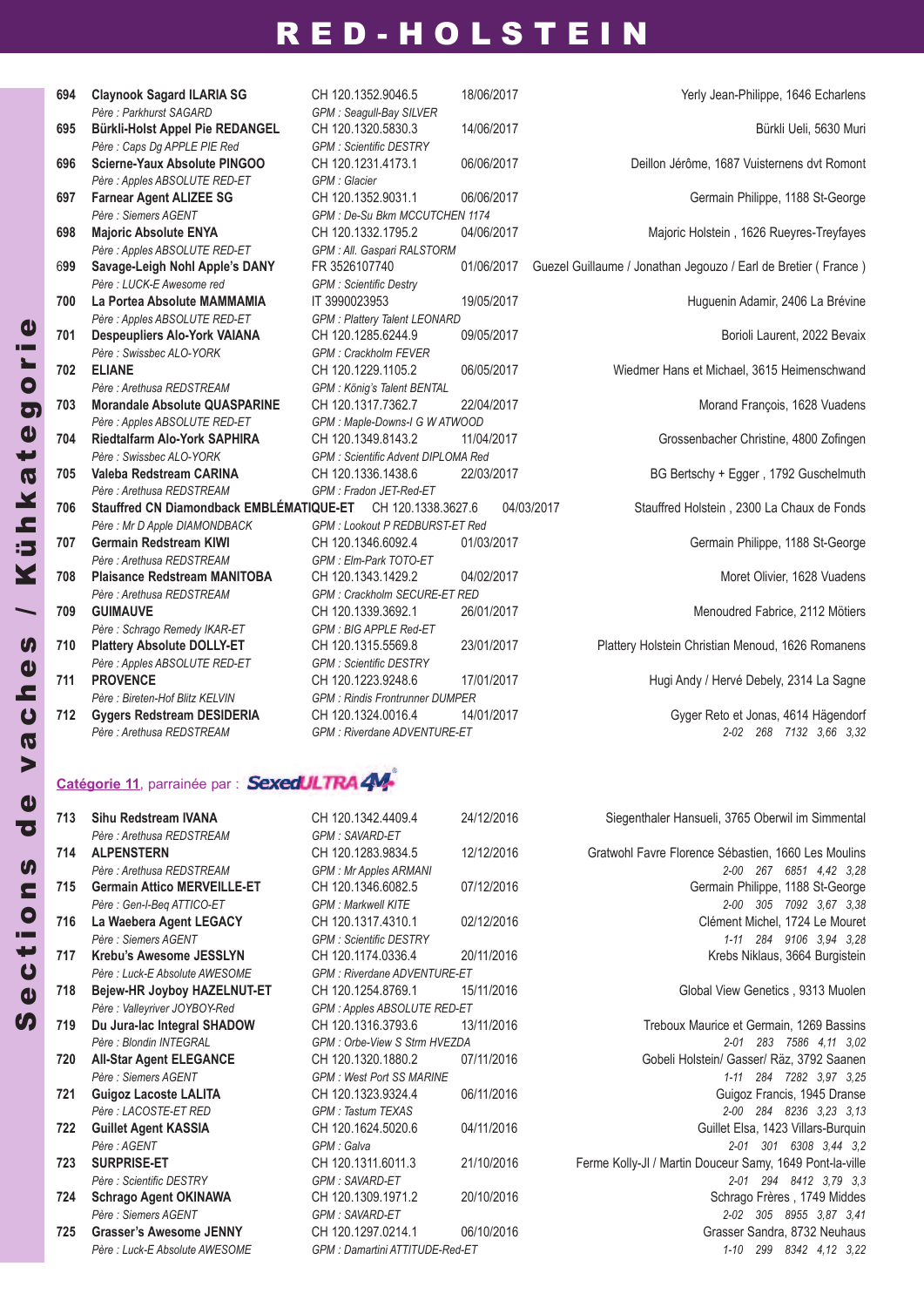**726 Läderach's Redstream PALINERA** CH 120.1273.0815.4 01/10/2016 Läderach Fritz, 3076 Worb

*Père : Arethusa REDSTREAM GPM : Apples ABSOLUTE RED-ET 2-02 263 7163 4,40 3,57*



### **Catégorie 12**, parrainée par :

| 727 | <b>Güdel's Artemis SYBILLE-ET</b>     | CH 120.1244.3868.7                 | 25/09/2016 | Güdel Holstein Fritz, 3413 Kaltacker           |
|-----|---------------------------------------|------------------------------------|------------|------------------------------------------------|
|     | Père : Ballycrochan ARTEMIS Red-ET    | <b>GPM: SAVARD-ET</b>              |            | 2-00 293 6707 3,98 3,55                        |
| 728 | <b>Ruegruet Redstream KASSANDRA</b>   | CH 120.1221.9638.1                 | 19/09/2016 | Rüttimann André & Patrick, 6276 Hohenrain      |
|     | Père : Arethusa REDSTREAM             | <b>GPM: Hylite BARBWIRE-ET RED</b> |            | 2-00 305 8465 4.19 3.19                        |
| 729 | <b>Redspy Moses MYA</b>               | CH 120.1227.7838.9                 | 18/09/2016 | Spycher Mathurin, 2615 Sonvilier               |
|     | Père: Milk&Honey Destry MOSES-Red     | <b>GPM: Redspy Jet JUBILE</b>      |            | 1-11 305 7534 3,66 3,28                        |
| 730 | <b>Güdel's Artemis SIDNEY</b>         | CH 120.1244.3865.6                 | 15/09/2016 | Güdel Holstein Fritz, 3413 Kaltacker           |
|     | Père : Ballycrochan ARTEMIS Red-ET    | <b>GPM: SAVARD-ET</b>              |            | 2-00 305 7681 3.63 3.40                        |
| 731 | De la poste Isor ECLAIRE              | CH 120.1281.0008.5                 | 14/09/2016 | Besson Jean-Luc et Daniel, 1353 Bofflens       |
|     | Père : Schrago Acme ISOR              | <b>GPM: Tastum TEXAS</b>           |            | 2-03 305 8189 3.58 3.22                        |
| 732 | <b>Riedill MUSE RED</b>               | FR 6771259127                      | 11/09/2016 | Earl Wollenburger, 67600 Bindernheim (France)  |
|     | Père : CROWN P RED                    | GPM : Parma pp                     |            |                                                |
| 733 | <b>Wilt BRAZILIA</b>                  | FR6771209771                       | 21/08/2016 | Gaec Wilt, 67120 Dachstein (France)            |
|     | Père : JACOT RED                      | <b>GPM</b> : Brunner MR TOP        |            | 2-00 304 7459 4.16 3.26                        |
| 734 | Künzi's Albaro KIKI                   | CH 120.1088.4026.0                 | 05/08/2016 | Künzi Rolf, 3618 Süderen                       |
|     | Père : Dupré Dreamdate ALBARO         | GPM : Habchit's Legend LIONEL      |            | 305 6610 4.36 3.65<br>$2 - 01$                 |
| 735 | <b>Ruchti's O Kalif FLORENCE</b>      | CH 120.1281.0905.7                 | 02/08/2016 | Ruchti Martin, 3087 Niedermuhlern              |
|     | Père : Gs Alliance O'KALIF            | <b>GPM: Marbri APPLEJACK</b>       |            | 2-01 305 8427 3.74 3.28                        |
| 736 | <b>Schrago Apoll ALANA-ET</b>         | CH 120.1309.1947.7                 | 01/08/2016 | Schrago Frères, 1749 Middes                    |
|     | Père: A-L-H Aikman APOLL-ET           | GPM : Curr-Vale DELECT-Red-ET      |            | 2-05 299 9686 4.35 3.46                        |
| 737 | Sibéria Ladd QUIMPER                  | CH 120.1292.4501.3                 | 17/07/2016 | Huguenin Denis et Jérémy, 2406 la Brévine      |
|     | Père : Tiger-Lily Dtry LADD RED       | <b>GPM: SAVARD-ET</b>              |            | 2-03 305 8341 3.90 3.25                        |
| 738 | La Matenne Attico SEGOVIA             | CH 120.1121.2121.8                 | 14/07/2016 | Liechti Etienne et Antony, 2717 Fornet-Dessous |
|     | Père : Gen-I-Beq ATTICO-ET            | GPM: Valleyriver JOYBOY-Red        |            | 2-02 305 8558 3.84 3.19                        |
| 739 | <b>Schrago Bigstar ATLANTIS</b>       | CH 120.1249.5115.5                 | 13/07/2016 | Schrago Frères, 1749 Middes                    |
|     | Père : Kcck BIGSTAR Red               | GPM : Luck-E ADONIS-ET             |            |                                                |
| 740 | <b>Enkis Absolute TULIPA</b>          | CH 120.1241.1505.2                 | 09/07/2016 | Enkerli Patrik, 3038 Kirchlindach              |
|     | Père : Apples ABSOLUTE RED-ET         | <b>GPM: SAVARD-ET</b>              |            | 2-01 305 6158 4,63 3,49                        |
| 741 | <b>Heitiwil's Awesome GET TO LOVE</b> | CH 120.1254.8757.8                 | 05/07/2016 | Bürkli Ueli, 5630 Muri                         |
|     | Père : Luck-E Absolute AWESOME        | GPM : Kolly-JL CREATEUR            |            | 305 8114 3.85 3.44<br>$2 - 0.5$                |
| 742 | La Waebera Durango SCARLETT           | CH 120.1262.0692.5                 | 03/07/2016 | Clément Michel, 1724 Le Mouret                 |
|     | Père : Ocd Mccutchen DURANGO          | GPM: Khw Elm-Park ACME             |            | 2-02 305 9549 3.27 3.27                        |

**Championnat intermédiaire:** les 1ère et 2ème des catégories 8 à 12 reviennent sur le ring

# **Catégorie 13**, parrainée par :

| 743 | <b>Ptit Coeur Asterix MASTERA</b>  |
|-----|------------------------------------|
|     | Père : Blondin ASTERIX-ET          |
| 744 | Nussbaumer's Awesome LADY DIANA    |
|     | Père : Luck-E Absolute AWESOME     |
| 745 | <b>Garay Awesome BARBARA</b>       |
|     | Père : Luck-E Absolute AWESOME     |
| 746 | <b>Thomi's Awesome FROSTY</b>      |
|     | Père : Luck-E Absolute AWESOME     |
| 747 | Les Adoux Attico ANKARA            |
|     | Père : Gen-I-Beg ATTICO-ET         |
| 748 | <b>ALBULA</b>                      |
|     | Père : Mr Angel ACTORIS            |
| 749 | <b>Schrago Apoll ARIZONA-ET</b>    |
|     | Père · A-I -H Aikman APOI I -FT    |
| 750 | De la poste Addiction EDEN         |
|     | Père : Mr Ansly ADDICTION          |
| 751 | Du Jura-lac Artemis MYSTIE         |
|     | Père : Ballycrochan ARTEMIS Red-ET |
| ファウ | Cabuaga Anali ADOTIOLIE ET         |

**743 Ptit Coeur Asterix MASTERA** CH 120.1270.9594.8 21/06/2016 Frossard Roger, 2353 Les Pommerats *Père : Blondin ASTERIX-ET GPM : Future Dream H AMOR-ET RED 2-05 305 8403 3,26 3,20* **744 Nussbaumer's Awesome LAdY dIANA** CH 120.1246.8837.2 05/06/2016 Heinzer Peter, 6318 Walchwil *Père : Luck-E Absolute AWESOME GPM : Scientific DESTRY 2-03 305 7630 3,73 3,19* **745 Garay Awesome BARBARA** DE 3581935502 28/05/2016 Schatt Armin / Josef Rüttimann, 8835 Feusisberg *Père : Luck-E Absolute AWESOME GPM : Braedale GOLDWYN 2-07 297 9572 3,96 3,36* **746 Thomi's Awesome FROSTY** CH 120.1282.6094.9 27/05/2016 Thomi Res et Pascal, 3537 Eggiwil *Père : Luck-E Absolute AWESOME GPM : Sir Ridgedal RUSTLER-Red-ET 2-02 305 7252 4,59 3,45* **747 Les Adoux Attico ANKARA** CH 120.1271.6641.9 14/05/2016 Charrière Claude, 1663 Epagny *Père : Gen-I-Beq ATTICO-ET GPM : König's Talent BENTAL 2-06 305 8849 3,7 3,16* **748 ALBULA** CH 120.1231.3835.9 01/05/2016 Menoudred Fabrice, 2112 Mötiers *Père : Mr Angel ACTORIS GPM : Plattery Rustler MIARU 2-03 305 8181 3,67 3,12* **749 Schrago Apoll ARIZONA-ET** CH 120.1249.5093.6 01/04/2016 Schrago Frères , 1749 Middes *Père : A-L-H Aikman APOLL-ET GPM : Curr-Vale DELECT-Red-ET 2-04 302 8878 4,03 3,53* **750 de la poste Addiction EdEN** CH 120.1100.0834.4 31/03/2016 Besson Jean-Luc et Daniel, 1353 Bofflens *Père : Mr Ansly ADDICTION GPM : Northwind Prdx LOGAN Red-ET 2-07 268 7384 3,81 3,30* **751 du Jura-lac Artemis MYSTIE** CH 120.1287.7292.3 20/03/2016 Treboux Maurice et Germain, 1269 Bassins *Père : Ballycrochan ARTEMIS Red-ET GPM : Bovigen-SF-SS REDROCK-ET 2-08 297 7335 4,53 3,59* **743** Schrago Apoll **ARCTIQUE-ET** CH 120.1249.5092.9 18/03/2016 Schrago Frères , 1749 Middes *Père : A-L-H Aikman APOLL-ET GPM : Curr-Vale DELECT-Red-ET 2-04 305 10422 3,86 3,55*

 $\boldsymbol{\eta}$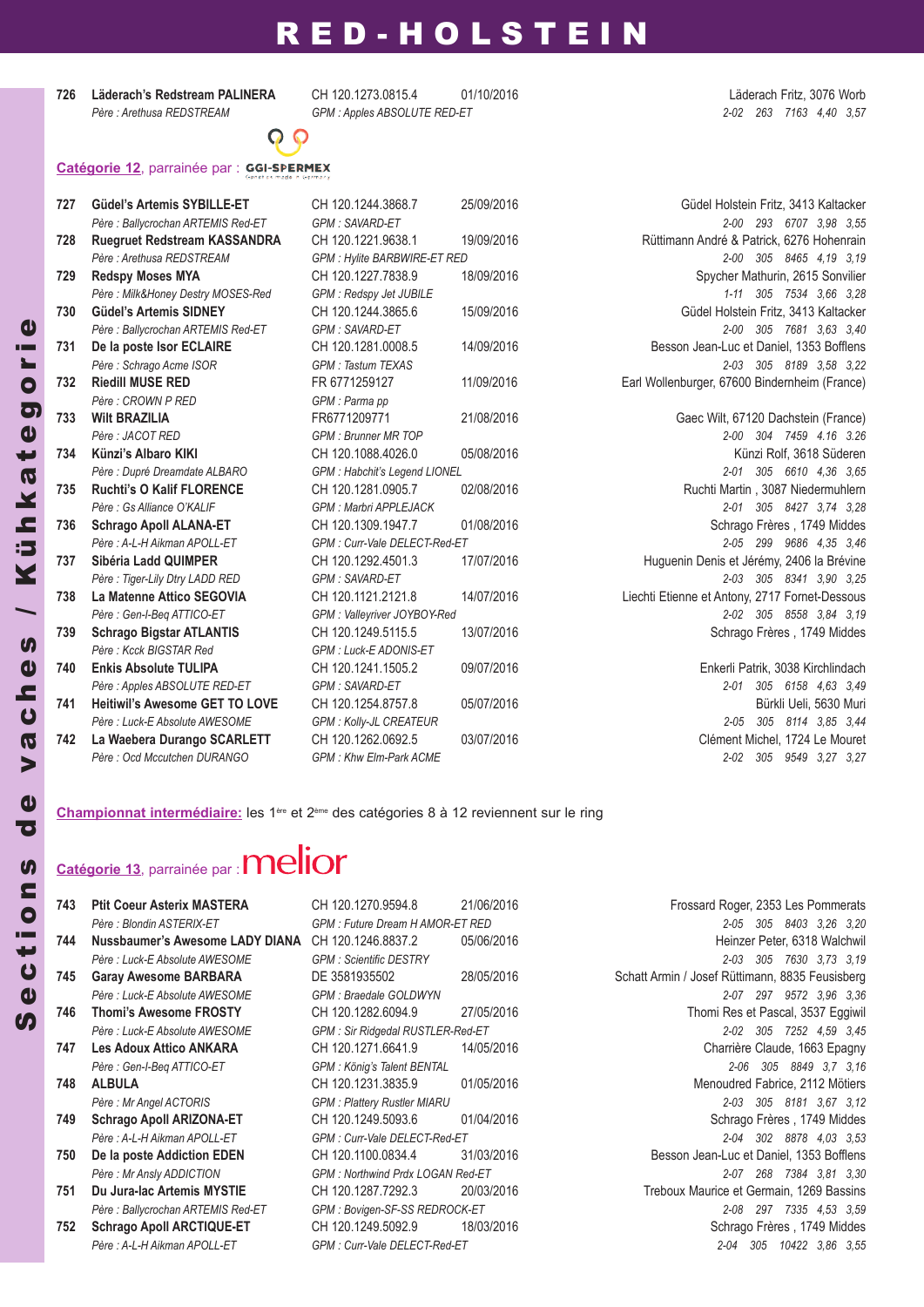- 
- 



**755 Bopi Alacazam LOMATTE** CH 120.1267.5372.6 16/12/2015 Oberson-Pasquier Association, 1625 Maules

### **‱eranovit Catégorie 15**, parrainée par :

- 
- 

**753 Schrago Apoll INGRId** CH 120.1249.5063.9 17/01/2016 Schrago Frères , 1749 Middes *Père : A-L-H Aikman APOLL-ET GPM : West Port BUTLER 2-03 304 10343 4,19 3,62* **754 Sibéria Moses MILKYWAY** CH 120.1284.7005.8 10/01/2016 Huguenin Denis et Jérémy, 2406 la Brévine *Père : Milk&Honey Destry MOSES-Red GPM : Rosedale TOUCHDOWN-Red 2-07 305 9942 3,32 3,20*

*Père : Bossir Symp ALACAZAM GPM : Ocd Destry BAMA RED-ET 2-00 305 5785 3,76 2,95* **756 Menoud Red Twix PRYCILIA** CH 120.1233.0646.8 15/12/2015 Menoudred Fabrice, 2112 Mötiers *Père : Plattery TWIX GPM : Damartini ATTITUDE-Red-ET 2-09 305 9557 4,96 3,67* **757 Güdel's Barbwire REd ROSE** CH 120.1244.3839.7 13/12/2015 Güdel Holstein Fritz, 3413 Kaltacker *Père : Hylite BARBWIRE-ET RED GPM : Apples ABSOLUTE RED-ET 2-07 303 7569 4,41 3,45* **758 Ptit Coeur Lotus BARBALALA** CH 120.1270.9555.9 10/12/2015 Frossard Roger, 2353 Les Pommerats *Père : Blondin LOTUS GPM : Ernest-Anthony JONAH Red-ET 2-00 305 9141 3,11 3,06* **759 MORAT** CH 120.1223.9209.7 10/12/2015 Hugi Andy / Hervé Debely, 2314 La Sagne *Père : MERKUR GPM : Leadhill Big Apple ABASKO 2-07 305 5299 4,57 3,62* **760 Gastlosen Integral LAYLANI** CH 120.1201.1763.0 10/12/2015 Schuwey Christian, 1656 Jaun *Père : Blondin INTEGRAL GPM : BRADSON 2-10 305 10347 4,81 3,46* **761 La Waebera Armani OLALA** CH 120.1262.0660.4 04/12/2015 Clément Michel, 1724 Le Mouret *Père : Mr Apples ARMANI GPM : Valleyriver JOYBOY-Red 2-10 266 8655 4,21 3,48* **762 Perrin Integral UdINE** CH 120.1239.0434.3 26/11/2015 Perrin Etienne, Frédéric et Gabriel, 1410 Thierrens *Père : Blondin INTEGRAL GPM : RED-FLYER 3-00 305 7826 4,41 3,55* **763 Germain Attico BABYWHITE** CH 120.1213.5849.0 11/11/2015 Germain Philippe, 1188 St-George *Père : Gen-I-Beq ATTICO-ET GPM : Orbe-View S Strm HVEZDA 1-11 305 8498 3,64 3,31* **764 Plattery Attico CANdY** CH 120.1265.9346.9 10/11/2015 Plattery Holstein Christian Menoud, 1626 Romanens *Père : Gen-I-Beq ATTICO-ET GPM : Scientific DESTRY 2-11 305 9658 3,86 3,52* **765 Mapleyard Finn NERA** CH 120.1185.9750.5 09/11/2015 Mapleyard Holstein, 3045 Meikirch *Père : Mapleyard Adonis FINN GPM : Gillette WINDBROOK 3-00 305 9208 3,94 3,42* **766 La Waebera Tibere ROCHELLE** CH 120.1262.0654.3 04/11/2015 Clément Michel, 1724 Le Mouret *Père : La Waebera TIBERE GPM : Khw Elm-Park ACME 3-01 305 11460 3,9 3,53* **767 Germain Attico MAKITA** CH 120.1213.5835.3 24/09/2015 Germain Philippe, 1188 St-George *Père : Gen-I-Beq ATTICO-ET GPM : ANJOU-ET 3-01 305 9665 3,62 3,27* **768 Ms Aysha Attico AGILITY** CH 120.1237.2602.0 18/09/2015 Schopfer Eric / Thomas Ender, 2112 Mötiers *Père : Gen-I-Beq ATTICO-ET GPM : MR SAVAGE-ET 2-07 305 9548 4,21 3,29* **769 MIRABELLE** CH 120.1230.8212.6 12/09/2015 Fardel Pascal et François, 1428 Mutrux *Père : Moulinets Talent GALBA GPM : Moulinets Domino DELAGO 3-02 305 6258 4,11 3,60* **770 Genilloud Aikosnow JAIKA** CH 120.1189.0203.3 01/09/2015 Maurer Pascale, 2518 Nods *Père : Gen-I-Beq AIKOSNOW GPM : Ladino Park TALENT-Imp 2-03 305 7997 3,16 2,80* 771 **Schrago Attract ATTACAMA-ET** CH 120.1186.6171.8 24/08/2015 Schrago Frères , 1749 Middes *Père : Morningview ATTRACT-ET GPM : Dudoc MR BURNS 3-02 303 11901 3,57 3,35*

**772 GS Alliance Absolute MILEY-REd** CH 120.1176.2305.2 27/07/2015 Steiner Edwin, 8832 Wilen *Père : Apples ABSOLUTE RED-ET GPM : Scientific DESTRY 3-02 305 8993 4,46 3,67* **773 Güdel's Lotus LICORICE** CH 120.0748.4586.3 02/07/2015 Güdel Holstein Fritz, 3413 Kaltacker *Père : Blondin LOTUS GPM : Gen-Mark Stmatic SANCHEZ 3-03 289 9432 3,99 3,44* **774 Zwysa-Farm Mr Top ROdESIA** CH 120.1186.2450.8 21/05/2015 Gobeli Holstein/ Bach Lorenz, 3792 Saanen *Père : Brunner MR TOP GPM : SAVARD-ET 2-06 305 8018 3,54 3,14* **775 Schrago Atomium CLIO-ET** CH 120.1186.6129.9 18/05/2015 Schrago Frères , 1749 Middes *Père : Gen-I-Beq ATOMIUM GPM : Marbri APPLEJACK 3-07 305 12310 4,09 3,53* **776 Mattenhof Addiction SHELBY** CH 120.1078.2761.3 11/04/2015 Schrago Frères , 1749 Middes *Père : Mr Ansly ADDICTION GPM : Scientific DIRECTOR-Red-ET 3-04 305 9947 4,94 4,08* **777 Suard-Red Maikoenig VOISINE** CH 120.1182.2760.0 23/02/2015 Junker Marc et Erhard, 3305 Iffwil *Père : MAIKOENIG GPM : Moulinets Talent GALBA 3-06 305 8982 4,19 3,84* **778 Menoud Red Rosy-Nino RIWANON** CH 120.1205.8763.1 16/02/2015 Menoudred Fabrice, 2112 Mötiers *Père : Menoud Red ROSY-NINO GPM : Potters-Field AltaSENTRY 3-05 305 14739 3,12 2,97* **779 Zingre-Thomi Absolute FLOWER-ET** CH 120.1150.7079.7 11/02/2015 Zingre-Thomi et Rubin Erich et Hannes, 3783 Grund bei Gstaad *Père : Apples ABSOLUTE RED-ET GPM : Plattery Sam INCAS 3-07 295 9569 4,22 3,56* **780 La Waebera Toronto JOYCE** CH 120.1175.5934.4 18/01/2015 Clément Michel, 1724 Le Mouret *Père : La Waebera TORONTO GPM : Apples ABSOLUTE RED-ET 3-01 305 11012 4,21 3,66* **781 GS Alliance Absolute JOdIE-ET** CH 120.1193.6786.2 11/12/2014 VK Holstein Markus v.k, 3454 Sumiswald *Père : Apples ABSOLUTE RED-ET GPM : Pursuit SEPTEMBER Storm 3-05 305 7447 3,99 3,52*

 $\boldsymbol{\eta}$